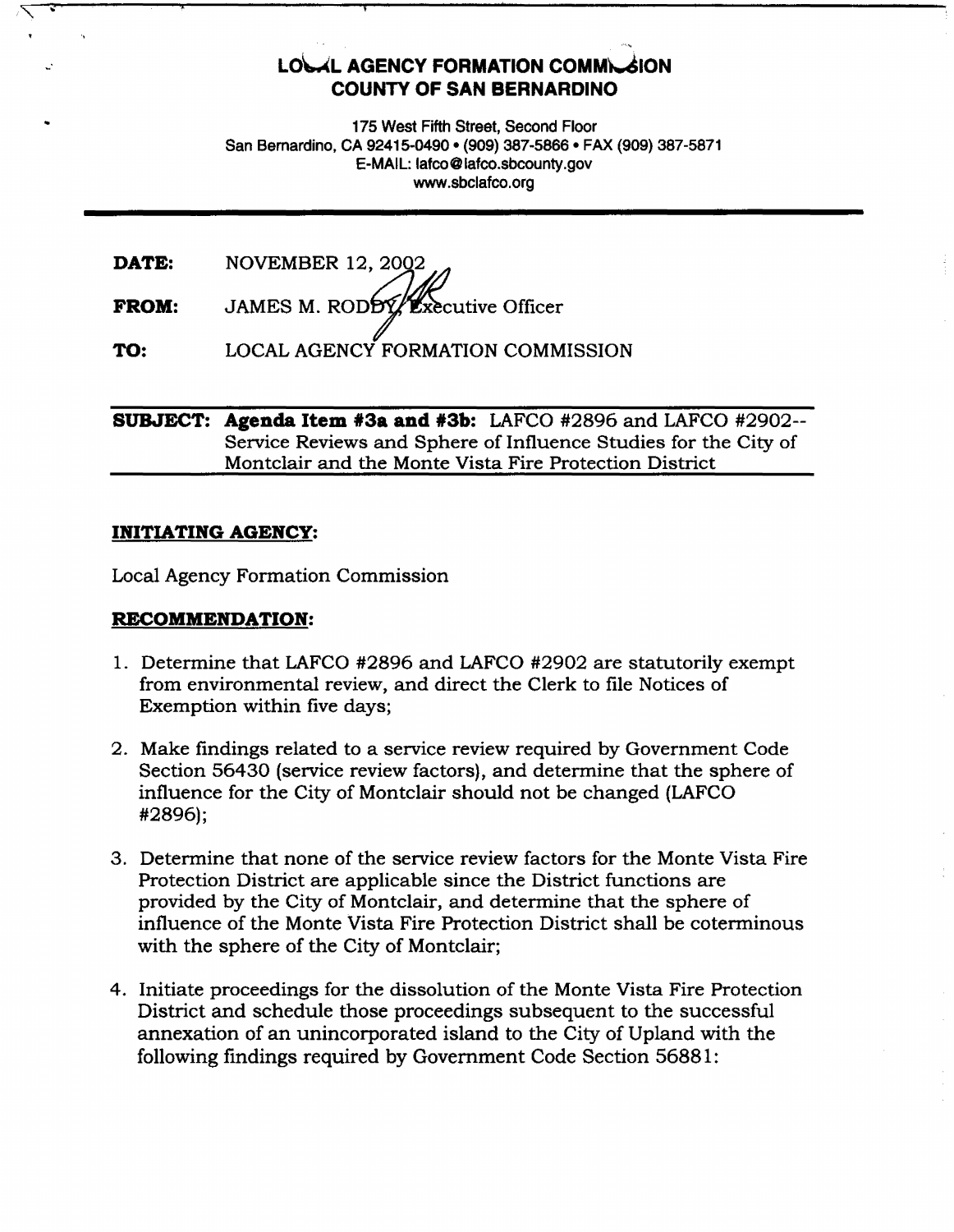$L_{\sim}$ CO #2896 and #2902 Staff Report

- a. Public service costs of such a proposal are likely to be less than or substantially similar to the costs of alternative means of providing the service; and,
- b. The proposed dissolution promotes public access and accountability for community services needs and financial resources.
- 5. Adopt LAFCO Resolution #2743 (City of Montclair) and LAFCO Resolution #2751 (Monte Vista Fire Protection District) setting forth the Commission's findings and determinations.

# **BACKGROUND INFORMATION:**

 $\mathbf{v}_k$ 

These proposals were initiated by the Local Agency Formation Commission in response to new state mandates requiring service reviews and sphere of influence updates for all cities and special districts on a rotating five-year schedule. LAFCO #2896 is a service review and sphere of influence update for the City of Montclair. LAFCO #2902 is a service review and sphere of influence update for the Monte Vista Fire Protection District.

Attached for Commission review is the response from the City of Montclair to the factors required by Government Code Section 56430 for the conduct of service reviews. For the sake of brevity, those responses are not duplicated in this report, but are instead contained within the draft resolution (#2743) which is also attached for Commission review. The important points are that the City of Montclair is not proposing any changes to its sphere of influence (which has been in effect for more than thirty years), and none of the adjacent or overlaying agencies have identified any concerns with that long-established sphere. The reader is referred to the draft resolution and the written response from the City of Montclair for further discussion of the sphere/service review findings.

The Monte Vista Fire Protection District, however, requires a different response. The MVFPD overlays the unincorporated sphere of influence of the City of Montclair, in addition to a small unincorporated island of territory located within the City of Upland sphere of influence. The total District land area is approximately one and one-half square miles.

For at least the last twenty years, the District has contracted with the City of Montclair for fire protection and emergency medical response services. In essence, the contract requires the City to provide these services at a level commensurate with the level of services provided within the City. In exchange, the City receives the property tax revenues that are generated by the District in the unincorporated area. Thus, the Monte Vista Fire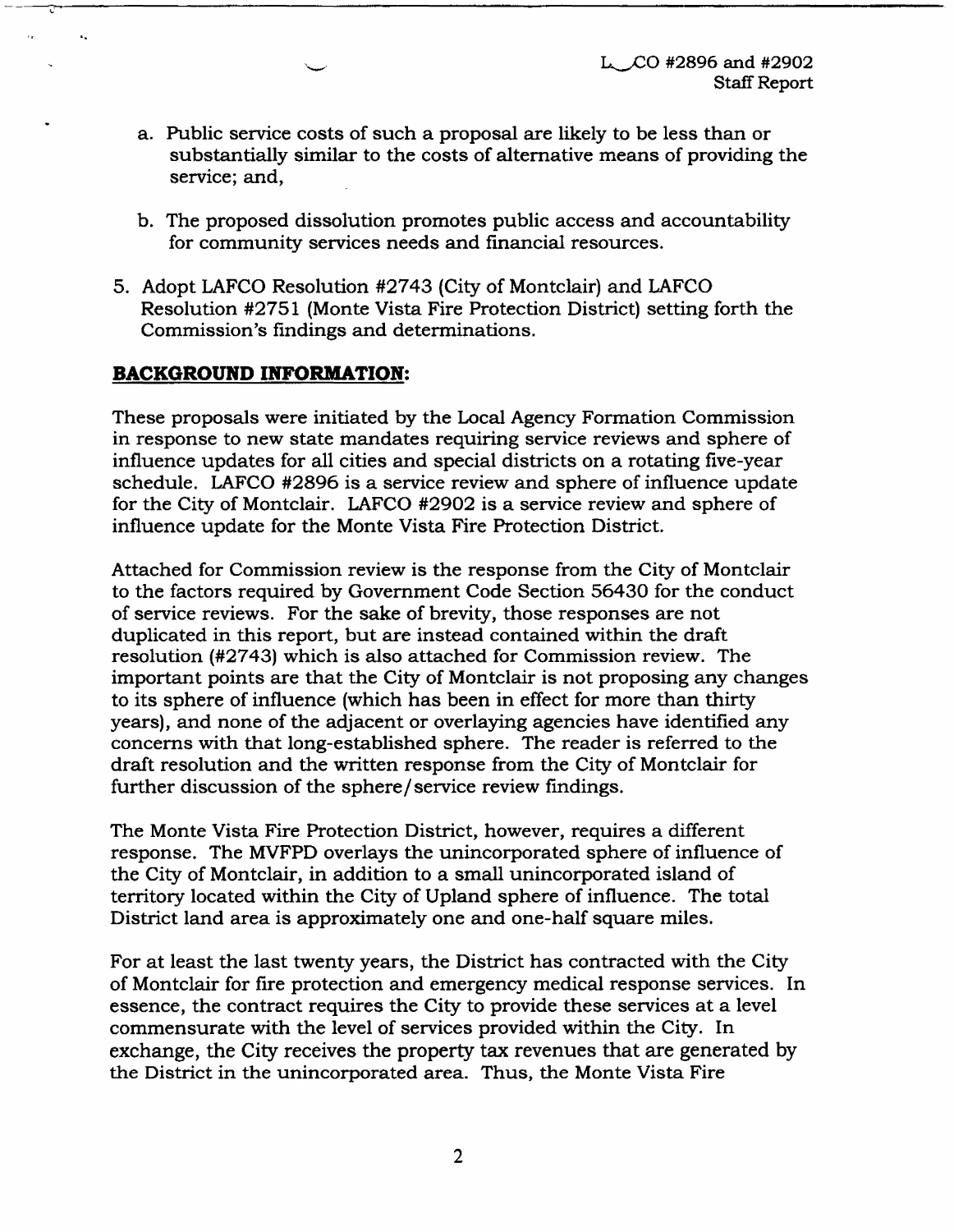Protection District is a "paper" district whose existence is not broadly recognized, particularly by the residents within the area.

ć.

As such, virtually all of the findings required by law for a service review of the Monte Vista Fire Protection District are not applicable or relevant in this case, because the District does not function except as a conduit for transfer of property tax revenues to the City (approximately \$231,448 in FY O 1-02), and it does not provide any services. One finding that is relevant to this review, however, relates to "government structure options" as identified in Section 56430.

Terry Smith, Assistant Chief of the County Fire Department, notes in his response (which is attached for Commission review) that, "There is no indication that its {the District's) revenue will ever support a fire station within the District, so it will always remain dependent on service from the current provider [the City of Montclair] or other nearby agencies." The property tax revenue generated by the District is simply insufficient to fund the operation of a District station within the study area. It should also be noted that Chief Smith indicates that the District "is not contiguous with or operationally integrated with any other Board of Supervisors'-govemed fire agencies."

This indicates that the only readily available service option within the unincorporated Montclair sphere of influence is for the City to continue to provide fire protection and emergency medical response to the study area. Based on this finding, dissolution of the District, and the designation of the City of Montclair as the successor in interest to the District's functions and share of property tax revenues seems to be a logical and reasonable outcome of the District's service/ sphere review.

Government Code Section 56375(a) authorizes the Commission to initiate dissolution proceedings if it makes findings that the proposal would result in service costs that are less than or substantially equal to available alternatives, and that the proposal would promote public access and local accountability. Staff submits that these findings can be readily made.

It should be noted that the District boundaries, which are almost entirely within the Montclair sphere of influence, also include a small unincorporated island of territory (roughly 10 acres) within the City of Upland sphere of influence. Staff has been advised that Upland is preparing the necessary paperwork for initiation of annexation proceedings for that island, so it would make sense to process that application prior to consideration of any dissolution proceedings.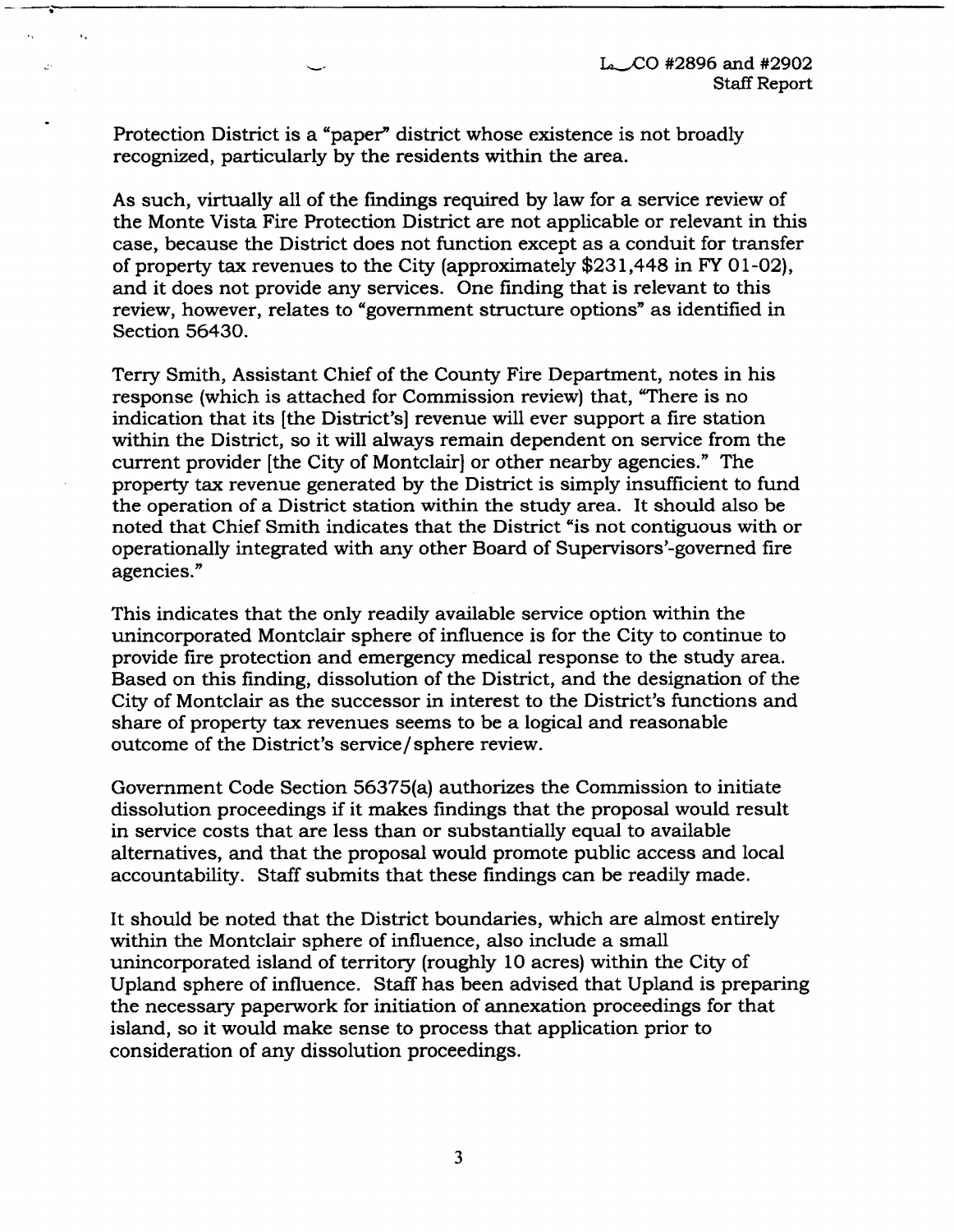$L \sim$ CO #2896 and #2902 Staff Report

# **CONCLUSION:**

 $\mathbf{A}$ 

цч.

 $\ddot{\phantom{a}}$  .

The findings and factors of consideration contained within the attached draft resolutions support affirmation of the City of Montclair sphere of influence, and staff wishes to commend the City staff for their prompt and thorough response to the new statutory requirements. Those factors and findings, however, also support Commission initiation of a proposal to dissolve the Monte Vista Fire Protection District. Simply put, the District serves no useful purpose, other than providing a bureaucratic means for the transfer of property tax revenues to the City.

It should be stressed, though, that the staff recommendation does nothing more than initiate a proposal for future Commission consideration, and staff suggests that such a consideration should not be scheduled until the City of Upland has completed annexation proceedings for the island of territory located within that City's sphere. Once the dissolution issue is finally scheduled for hearing, the Commission will retain discretion to approve, modify, or deny the proposal based on testimony provided by the public and further comment from interested local agencies. Moreover, a protest petition signed by 10% or more of the registered voters within the District would force an election on the question.

Thus, Commission initiation of a dissolution proposal does not mean that it is a foregone conclusion. The recommended initiation simply places this issue on a future agenda for public hearing.

Accordingly, staff recommends that the Commission affirm the existing sphere of influence for the City of Montclair and adopt the findings required for a service review included within the draft resolution #2743. Staff also recommends that the sphere of influence of the Monte Vista Fire Protection District be coterminous with the Montclair sphere, and that the Commission initiate dissolution proceedings for the District. Such a review would be scheduled subsequent to the processing of an application by the City of Upland to annex a small unincorporated island which is currently within the boundaries of the District.

Attachments:

- 1. Response from the City of Montclair
- 2. Response from the Monte Vista Fire Protection District
- 3. Draft Resolution #2743 (City of Montclair)
- 4. Draft Resolution #2751 (Monte Vista Fire Protection District)
- 5. Responses from Tom Dodson and Associates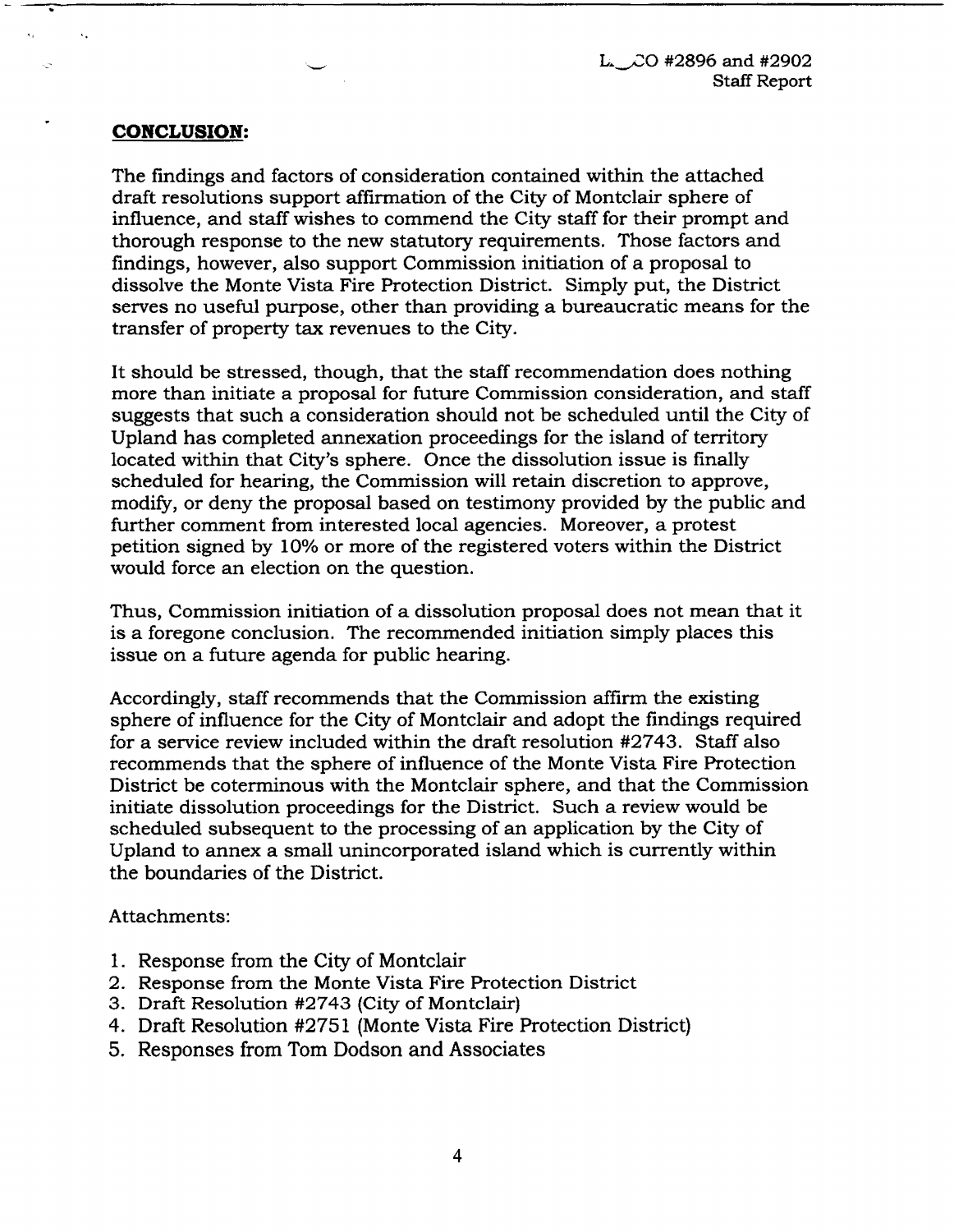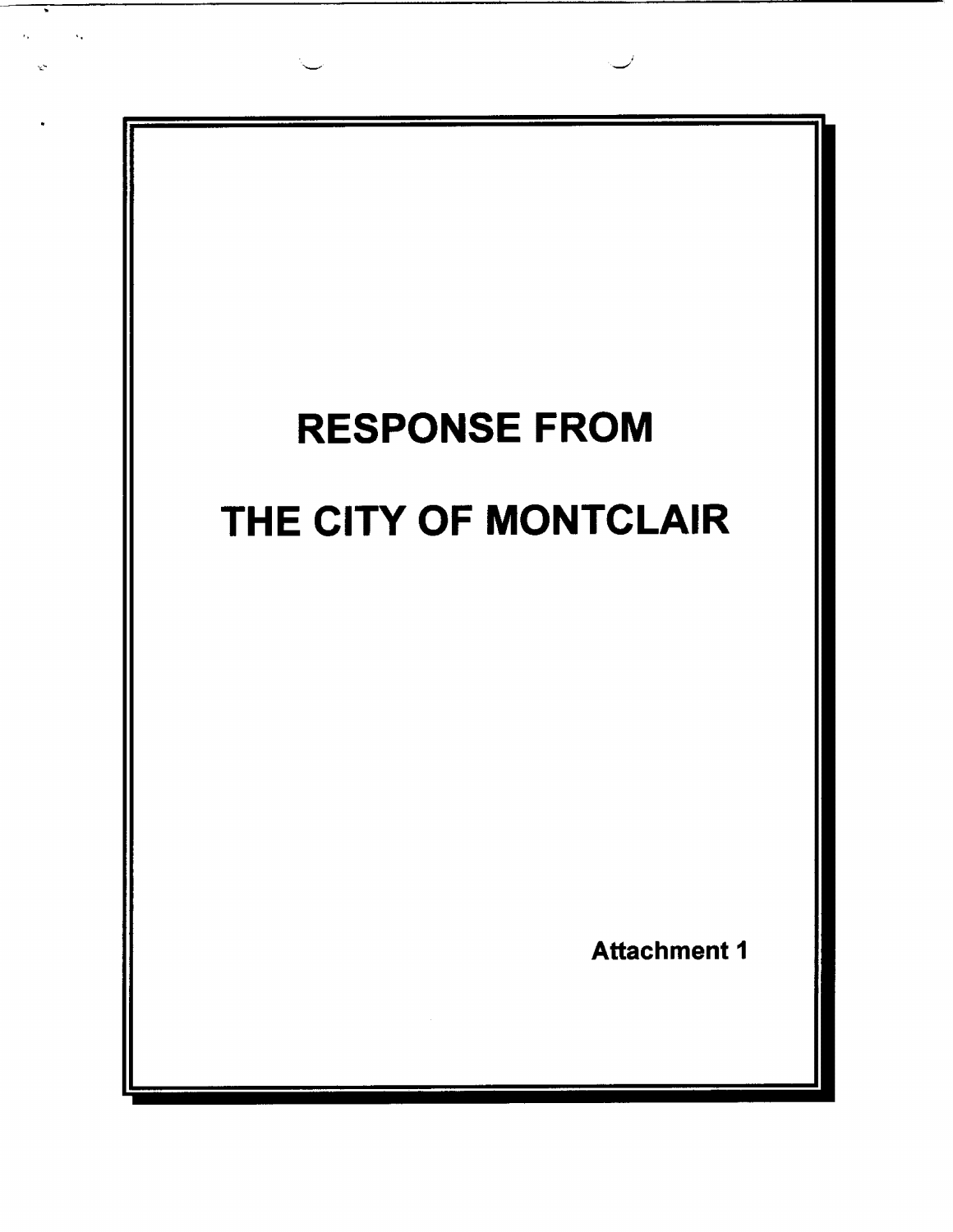

June 13, 2002



LAFCO Sen Ocrnorcino Countv

James M. Roddy, Executive Officer Local Agency Formation Commission 175 W. Fifth Street, 2nd Floor

San Bernard;no, CA 92415-0490

 $\lambda$ Dear **Will** Roddy:

# **Sphere of Influence Service Review**

In response to the changes in Government Code Sections 56425 and 56430 enacted by the Cortese-Knox-Hertzberg Local Government Reorganization Act of 2000, a draft response to LAFCO's service review survey is attached. The response is somewhat brief, as the City has no intention of altering its sphere of influence boundaries. The responses to the survey assume changes or development that will take place over the next five years, the interval for which LAFCO is required to undertake sphere service reviews. If you require additional or more detailed information, or would like the responses to reflect an alternate timeframe, please let me know.

Sincerely,<br>Steve Lustro<br>Steve Lustro

City Planner

Attachment

c: Robert W. Clark, Director of Community Development

CITY OF MONTCLAIR

5111 Benito Street, P.O. Box 2308, Montclair, CA 91763 (909) 626-8571 FAX (909) 621-1584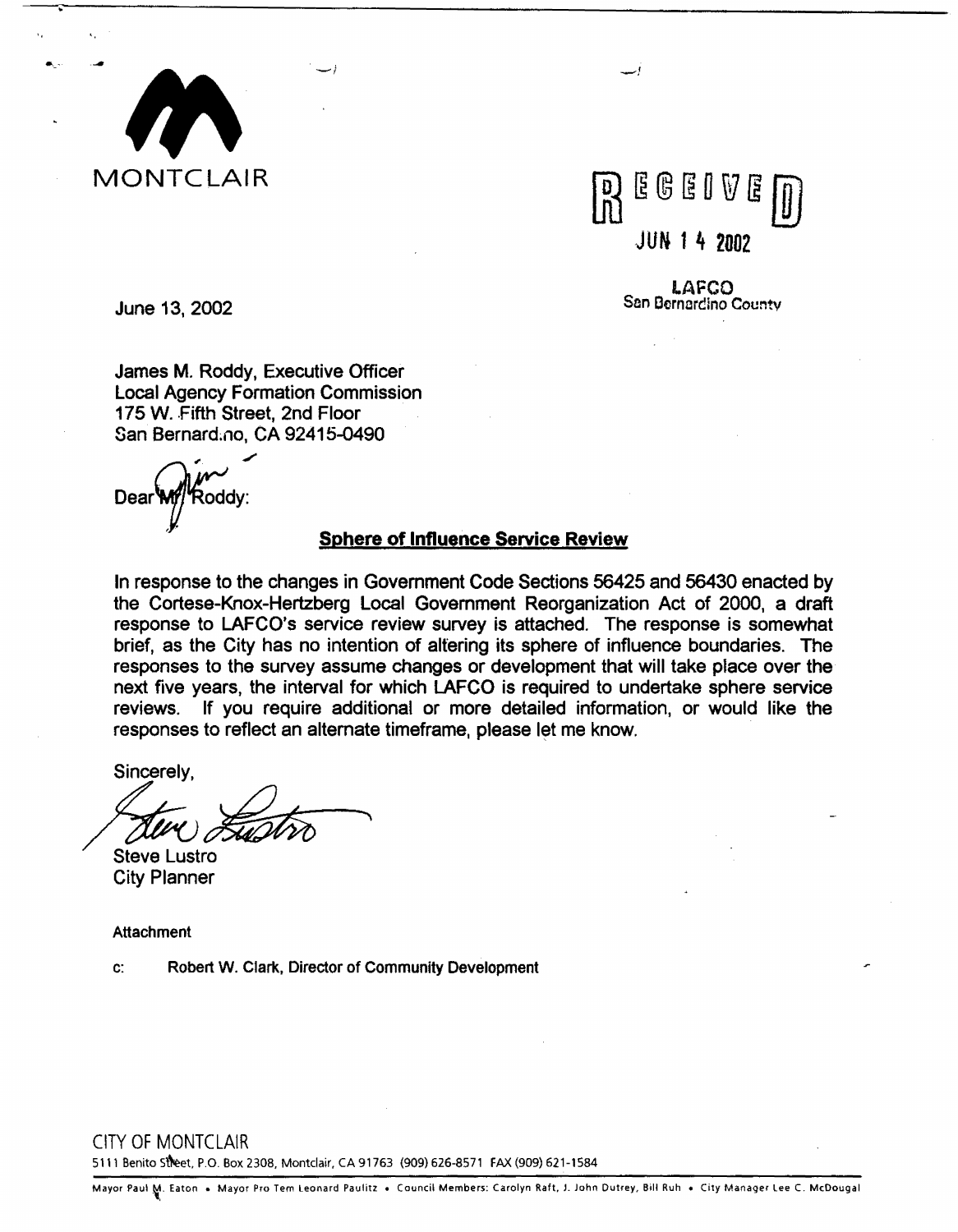# **CITY OF MONTCLAIR Response to Sphere of Influence Service Review Survey**

#### **Summary**

The City of Montclair corporate boundaries and existing sphere of influence (SOI) are surrounded by the City of Upland corporate boundary and SOI on the north, the corporate boundaries of Upland and Ontario on the east, the City of Chino and its SOI on the south, and the Los Angeles County cities of Pomona and Claremont on the west. The City of Montclair believes its present:SOI boundary is logical and has no intention of .<br>requesting that it be modified.

#### **Infrastructure Needs and Deficiencies**

#### Capital Improvement Plans

The City intends to pursue two-major capital improvement projects partially or wholly within its unincorporated SOI:

- □ Mission Boulevard street improvements The City is in the process of entering into a joint redevelopment project agreement with the County of San Bernardino, one goal of which is to construct physical improvements along the Mission Boulevard corridor within the City and the County. The first phase of the project, at and adjacent to the Ramona Avenue intersection (entirely within the City limits) is expected to be completed within a year. While there is no timetable for the rest of the corridor, the City desires to implement the streetscape plan from the County line east to Benson Avenue at the earliest possible date.
- □ Monte Vista Avenue grade separation The City expects to receive environmental clearance on this project by July, 2002, at which time design and right-of-way acquisition may commence. This project, in concert with the Ramona Avenue grade separation project, is vital for improved vehicular circulation within Montclair and its SOI, particularly as rail traffic increases with the completion of the Alameda Corridor project.

While no other capital projects are planned within the City's SOI at this time, various infrastructure improvements (pavement, sidewalks, curbs and gutters, streetlights, utility undergrounding) may be requested as part of the City's review of new projects proposed in the SOI.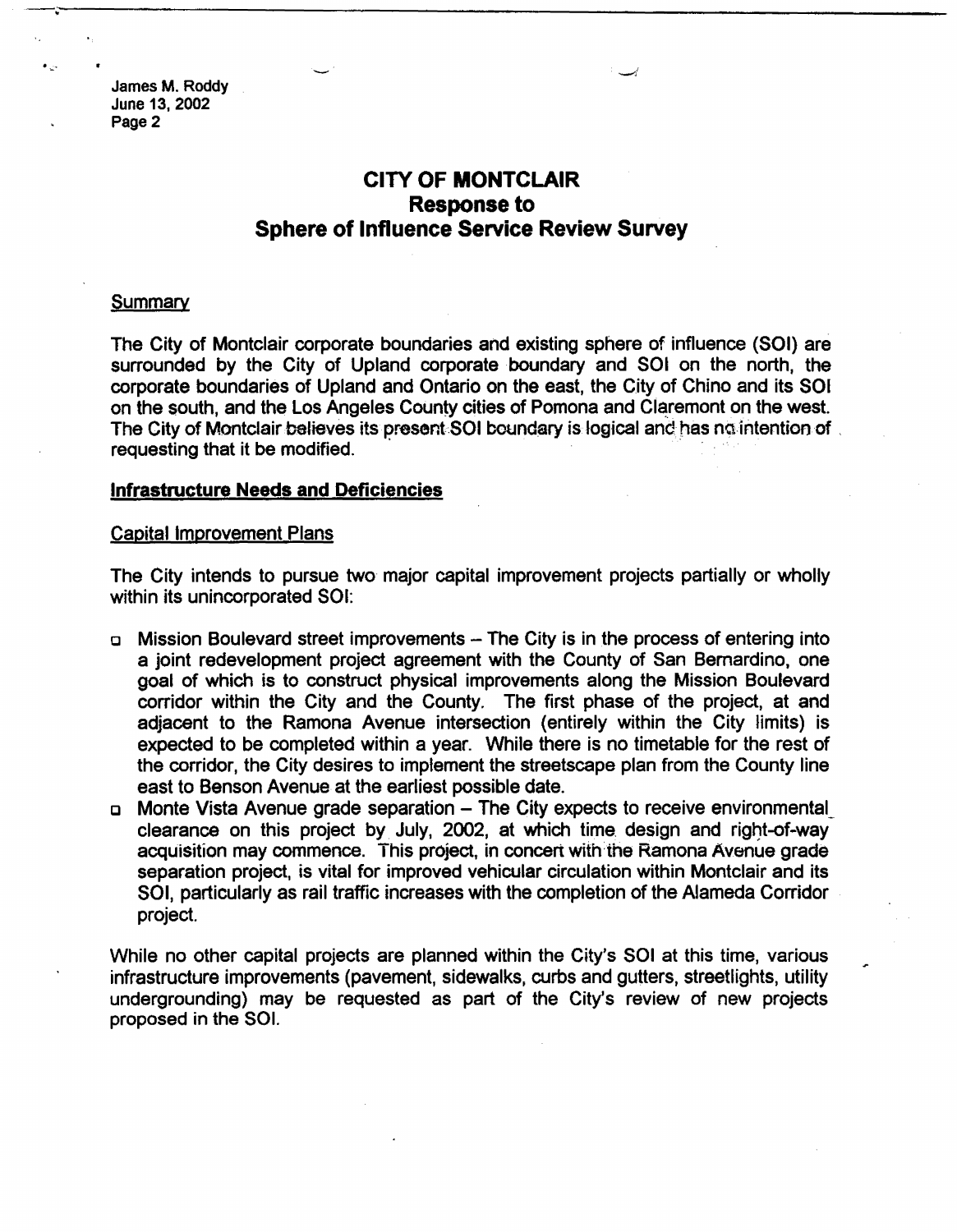#### Master Service Plans

Master service plans have been prepared for the following to facilitate implementation of the City of Montclair General Plan to ultimately provide service or facilities within the corporate boundaries of Montclair and the SOI:

- □ Sanitary sewers and storm drain facilities
- □ Arterial and collector streets (as part of the Circulation Element)
- □ Open space
- □ Public safety facilities {police and fire)

#### **Sanitary Sewer**

The City har been processing irrevocable Annexation Agreements for the past 10 years, which allow property owners in the SOI to connect to the City's sewer system. However, this agreement is only available to owners whose property is located on a street with an existing sewer. The City has no plans at this time to extend sewer service to areas in the SOI not currently served. However, the City will request that developers of major new projects within the SOI extend City sewer mains as necessary at their cost to serve their developments. If property owners in a neighborhood not currently served by sewer were to express an interest in establishing a benefit assessment district to construct new sewer mains, the City would have no objection to discussing the cost of such a project with property owners.

#### **Growth and Population**

According to the Housing Element of the Montclair General Plan, there were approximately 2,125 dwelling units in the City's SOI in 1998 with a population of about 8,300. The total population of the City and the SOI in 1998 was 38,412. Staff believes the built-out population projection of 39,697 indicated in the General Plan for the City and its SOI in 2015 has likely been exceeded already, given the California Department of Finance estimate that the City's population on January 1, 2002 was 33,856.

Nevertheless, staff expects that residential developers will gradually acquire the undeveloped or underdeveloped acreage within the SOI over the next several years and construct new single-family housing. The City expects that lot sizes will range from 4,500 square feet (the minimum allowed by the City's •small lot" ordinance) to onequarter acre. There are currently no residential designations in the General Plan for parcels within the SOI that would accommodate multiple-family residential developments.

The majority of vacant, residential acreage is located within the SOI and has remained undeveloped due to the absence of sanitary sewer mains and other public improvements. As previously indicated, sewer service has been master planned to serve all areas of the SOI. A copy of the City's General Plan Land Use Map is attached for your reference.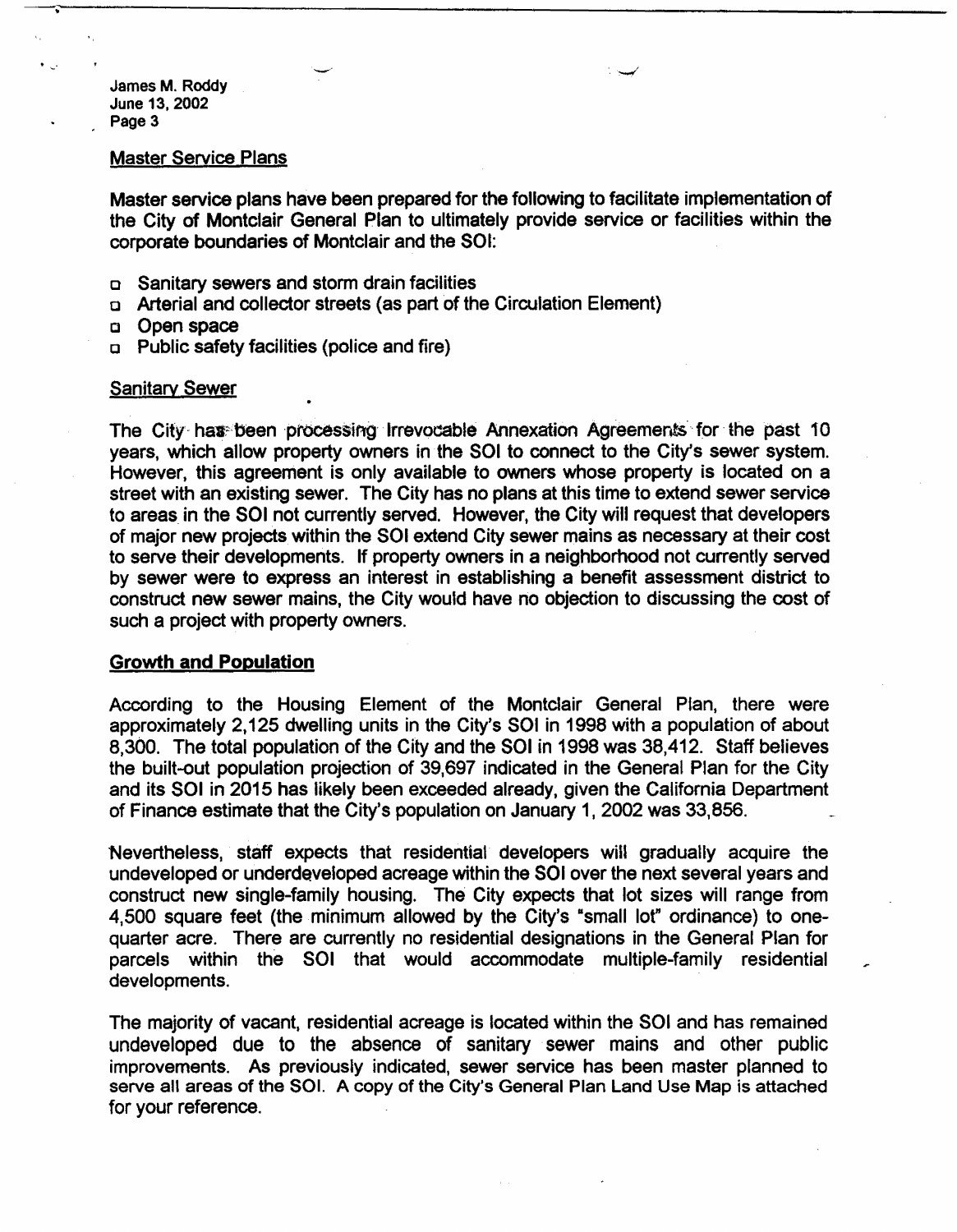#### Annexations

The City is interested in gradually acquiring properties in the SOI through annexation. It is expected that the City would initiate proceedings when a new development is proposed contiguous to the City's corporate boundary, when a property owner submits a request for annexation, when a substantial number of annexation agreements exist within a given area, or when an "island" has been created through other annexations.

### **Financing Opportunities and Constraints**

Other than the establishment of the Mission· Boulevard Joint Redevelopment Project Area with the County of San Bernardino previously discussed, no substantive issues relative to this factor were identified.

#### **Cost Avoidance Opportunities**

No substantive issues relative to this factor were identified.

## **Opportunities for Rate Restructuring**

No substantive issues relative to this factor were identified.

# **Opportunities for Shared Facilities**

No substantive issues relative to this factor were identified.

#### **Government Structure Options**

#### Public Services

Because of the "patchwork" of corporate boundaries within the SOI, it is occasionally a challenge to determine which government agency provides service to what neighborhood. The only common denominator is that the Montclair Fire Department provides service to the City of Montclair and its entire SOI. All other City departments serve only those areas within the City's corporate boundaries. The unincorporated SOI is served by departments of the County of San Bernardino. As areas are annexed, City departments assume the responsibility for serving those areas.

The City's Department of Community Development maintains an excellent working relationship with the County's Land Use Services Department with relation to the review of certain land uses and new development within the 501. The departments work in concert to achieve quality developments that are assets to the residential, commercial and industrial neighborhoods in the SOI.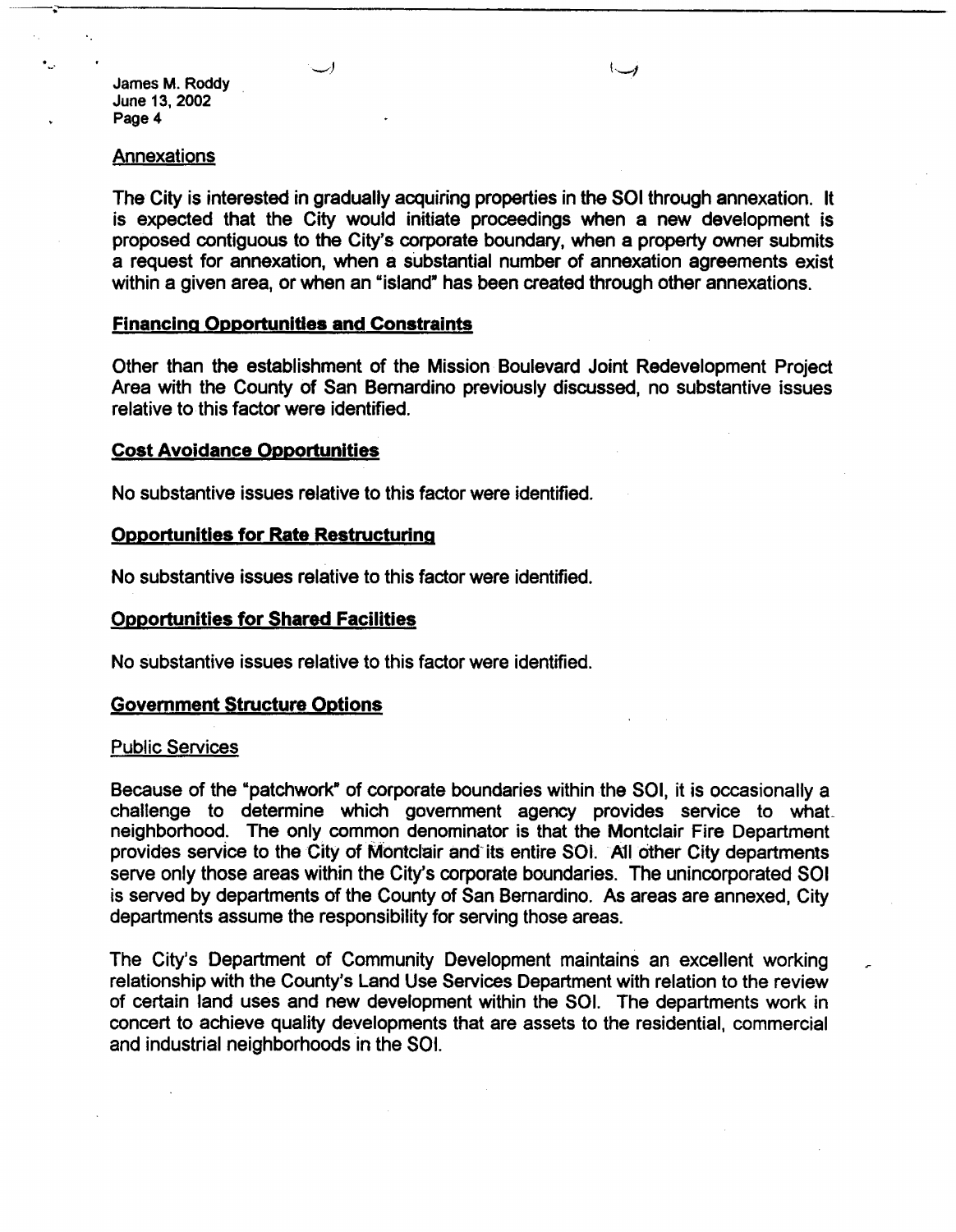. ' -·

#### Quasi-Public

An ongoing dilemma for residents in a large portion of the SOI is mail delivery. Generally speaking, properties in the SOI east of Ramona Avenue and outside the Montclair corporate boundary have a mailing address of "Ontario, CA 91762," while those west of Ramona are identified with a mailing address of "Pomona, CA 91766." This occasionally creates difficulty in finding an address, or in the latter case, convincing insurers that the subject property is actually in San Bernardino County. As property is annexed to the City of Montclair, it has been the City's practice to request that the United States Postal Service modify delivery boundaries so that a Montclair mailing address can be accommodated.

---,;;------------------------------------------

-

#### **Evaluation of Management Efficiencies**

No substantive. issues relative to this factor were identified.

#### **Local Accountability and Govemance**

No substantive issues relative to this factor were identified.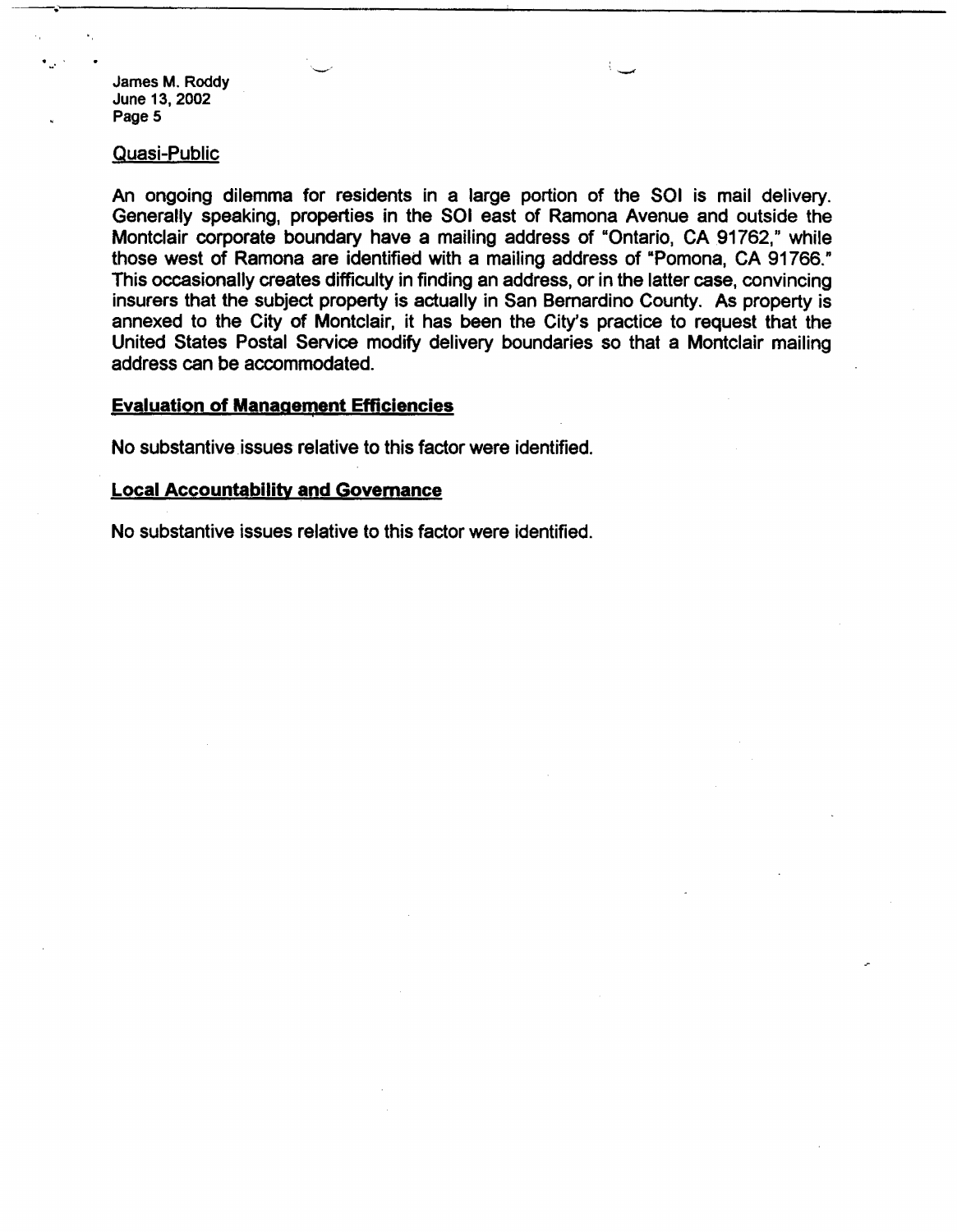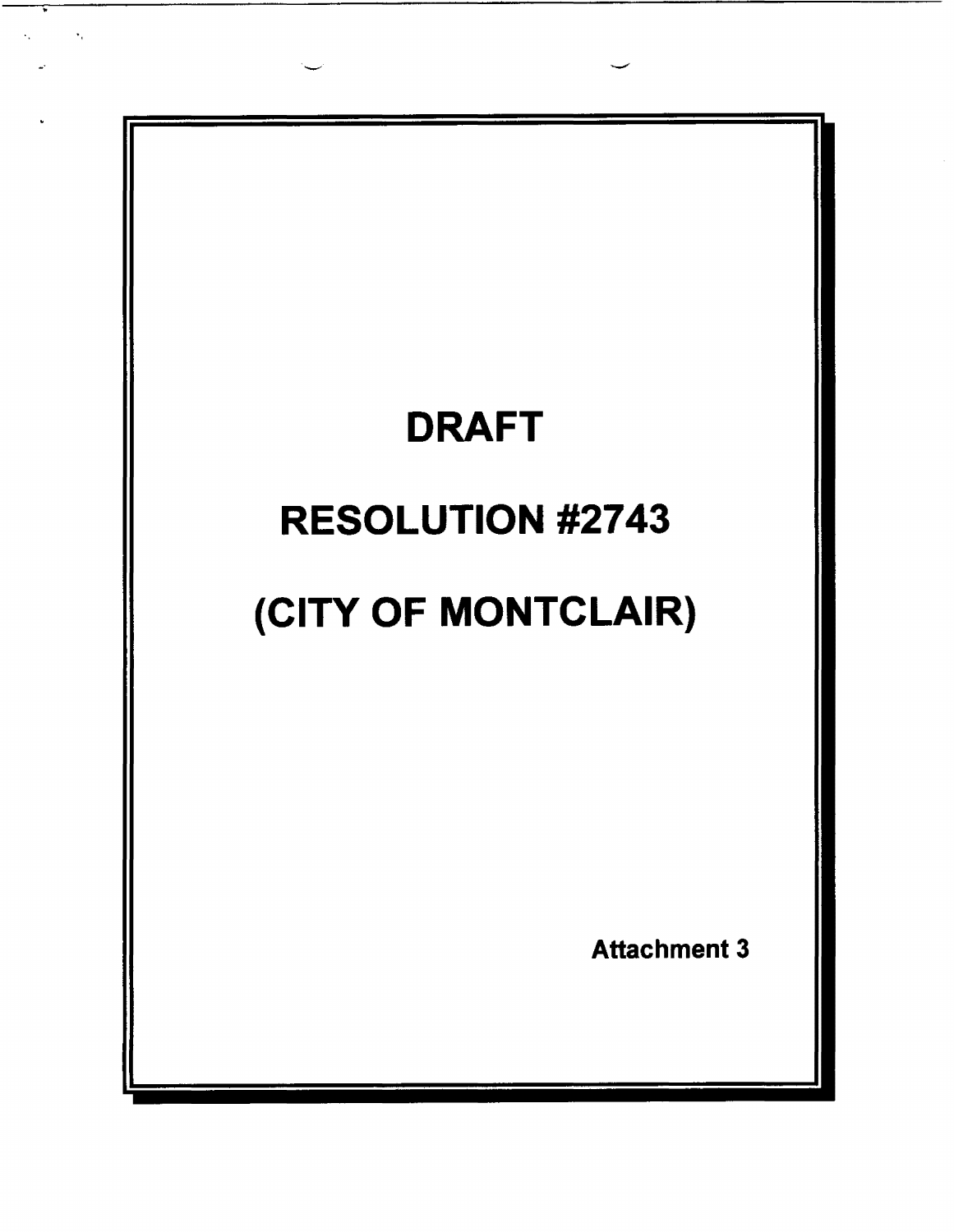# **DRAFT**

# **PROPOSAL NO.: LAFCO 2896**

# **HEARING DATE: NOVEMBER 20, 2002**

# **RESOLUTION NO. 2743**

--,;--------------------------------------------

 $\bullet$  .

# **A RESOLUTION OF THE LOCAL AGENCY FORMATION COMMISSION OF THE COUNTY OF SAN BERNARDINO MAKING DETERMINATIONS ON LAFCO 2896, A SERVICE REVIEW AND SPHERE OF INFLUENCE UPDATE FOR THE** CITY **OF MONTCLAIR.**

# On motion of Commissioner  $\qquad \qquad$ , duly seconded by Commissioner  $\qquad \qquad$ , and carried, the Local **Agency Formation Commission adopts the following resolution:**

**WHEREAS,** a service review mandated by Government Code Section 56430 and a sphere of influence update mandated by Government Code Section 56425 have been conducted by the Local Agency Formation Commission of the County of San Bernardino (hereinafter referred to as "the Commission") in accordance with the Cortese-Knox-Hertzberg Local Government Reorganization Act of2000 (Government Code Sections 56000 et seq.); and,

**WHEREAS,** at the times and in the form and manner provided by law, the Executive Officer has given notice of the public hearing by this Commission on this matter; and,

**WHEREAS,** the Executive Officer has reviewed available information and prepared a report including his recommendations thereon, the filings and report and related information having been presented to and considered by this Commission; and,

**WHEREAS,** the public hearing by this Commission was held upon the date and at the time and place specified in the notice of public hearing and in an order or orders continuing the hearing; and,

**WHEREAS,** at the hearing, this Commission heard and received all oral and written protests; the Commission considered all objections and evidence which were made, presented, or filed; and all persons present were given an opportunity to hear and be heard in respect to any matter relating to the review, in evidence presented at the hearing; and,

**WHEREAS,** a statutory exemption has been issued pursuant to the provisions of the California Environmental Quality Act (CEQA) indicating that this service review and sphere of influence update are statutorily exempt from CEQA and such exemption is hereby adopted by this Commission. The Clerk is directed to file a Notice of Exemption within five working days of adoption of this resolution; and,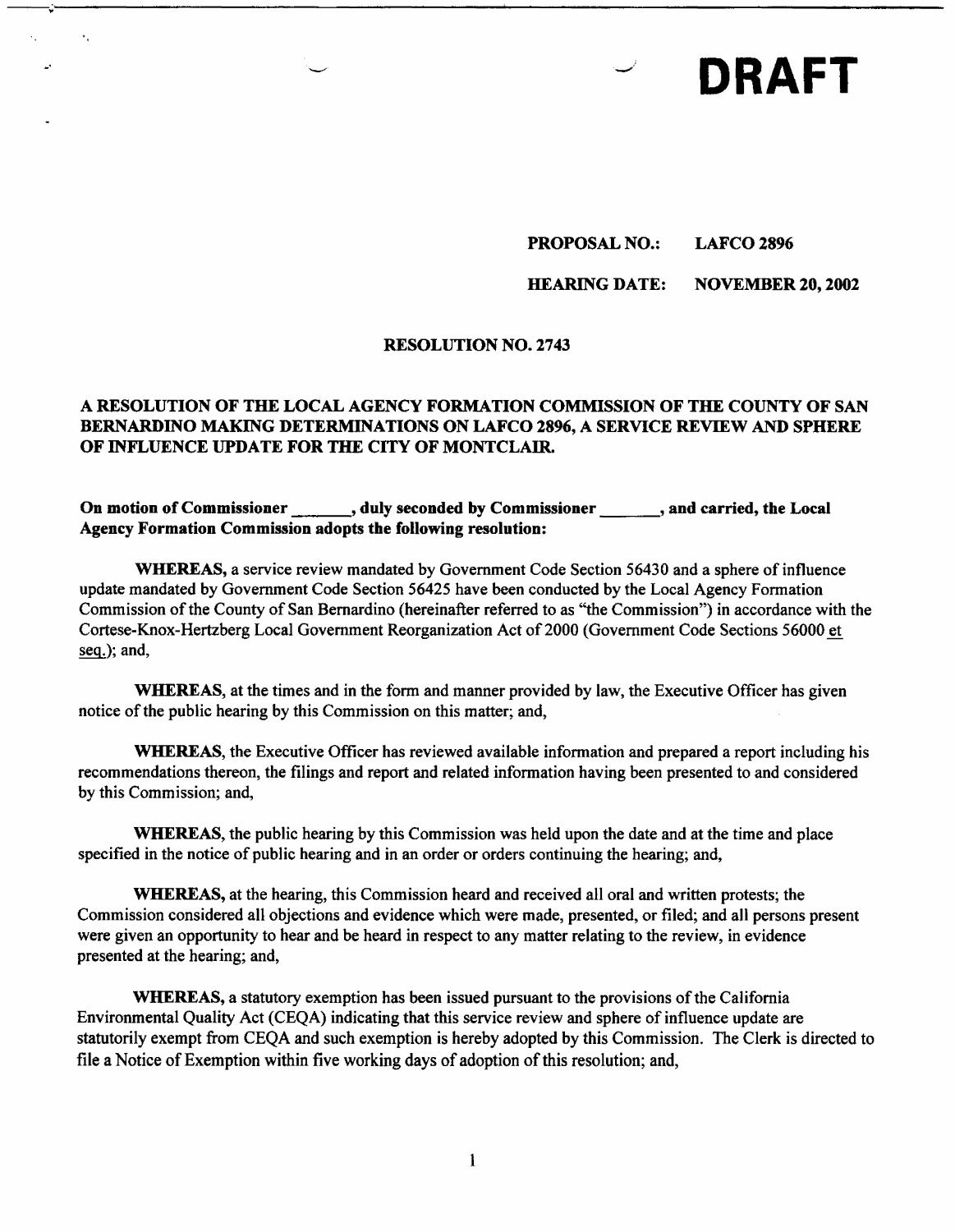# **RESOLUTION NO. 2743**

 $\ddot{\phantom{a}}$ 

**WHEREAS,** based on presently existing evidence, facts, and circumstances filed with the Local Agency Formation Commission and considered by this Commission, it is determined that the sphere of influence for the City of Montclair should be affirmed as it currently exists, as more specifically described in maps and legal descriptions on file in the LAFCO staff office; and,

**WHEREAS,** the following findings are made in conformance with Government Code Section 56430 and local Commission policy:

1. **Infrastructure Needs and Deficiencies.** A comprehensive capital improvement plan has been adopted by the City setting forth recommendations for a variety of projects. This plan is annually reviewed and updated as part of the City's budget process. A copy of this plan is maintained in City offices. Specifically, the City of Montclair has identified two major capital improvement projects located partially or wholly within its unincorporated sphere of influence. First, the City indicates that it is in the process of entering into a joint redevelopment project with the County for physical improvements to Mission Boulevard. Second, the City has identified the Monte Vista Avenue grade separation project to improve vehicular circulation in the area.

2. **Growth and Population.** The City essentially provides the full range of urban services, with the exception of water service (which is provided by the Monte Vista Water District), to an estimated population of approximately 38,500. The estimated build-out population is 40,000.

3. **Financing Opportunities and Constraints.** The City receives a share of the general levy of property tax revenue, but the bulk of its revenue is derived from fees for service, sales and use revenue, and other revenues. Other than the Mission Boulevard Joint Redevelopment Project identified above, no relevant issues concerning financing opportunities and constraints were identified by the City of Montclair.

4. **Cost Avoidance Opportunities.** The City of Montclair did not identify any specific cost avoidance opportunities relevant to this review.

5. **Rate Restructuring.** The City of Montclair regularly evaluates its cost of services in order to stay in conformance with state requirements and the competitive market place. No relevant issues related to this factor were identified by the City of Montclair.

6. **Opportunities for Shared Facilities.** No relevant findings related to this factor were identified by the City of Montclair.

7. **Government Structure Options.** The City has annexed much of its existing sphere of influence and is in the process of preparing two annexations within its southerly unincorporated sphere. Both of those annexations will be subject to normal protest proceedings, so it is imperative that Montclair work closely with inhabitants of the area on land use and service issues. It should also be noted that in the companion service-sphere review for the Monte Vista Fire Protection District, staff is recommending that the Commission initiate dissolution proceedings for the District, with designation of the City of Montclair as the successor in interest to District functions.

8. **Management Efficiencies.** No relevant issues related to this factor were identified by the City of Montclair.

9. **Local Accountability and Governance.** The City is governed by a five-member Council elected at large. The City maintains a web site, and conforms with provisions of the Brown Act requiring open meetings. No other relevant issues concerning this factor have been identified.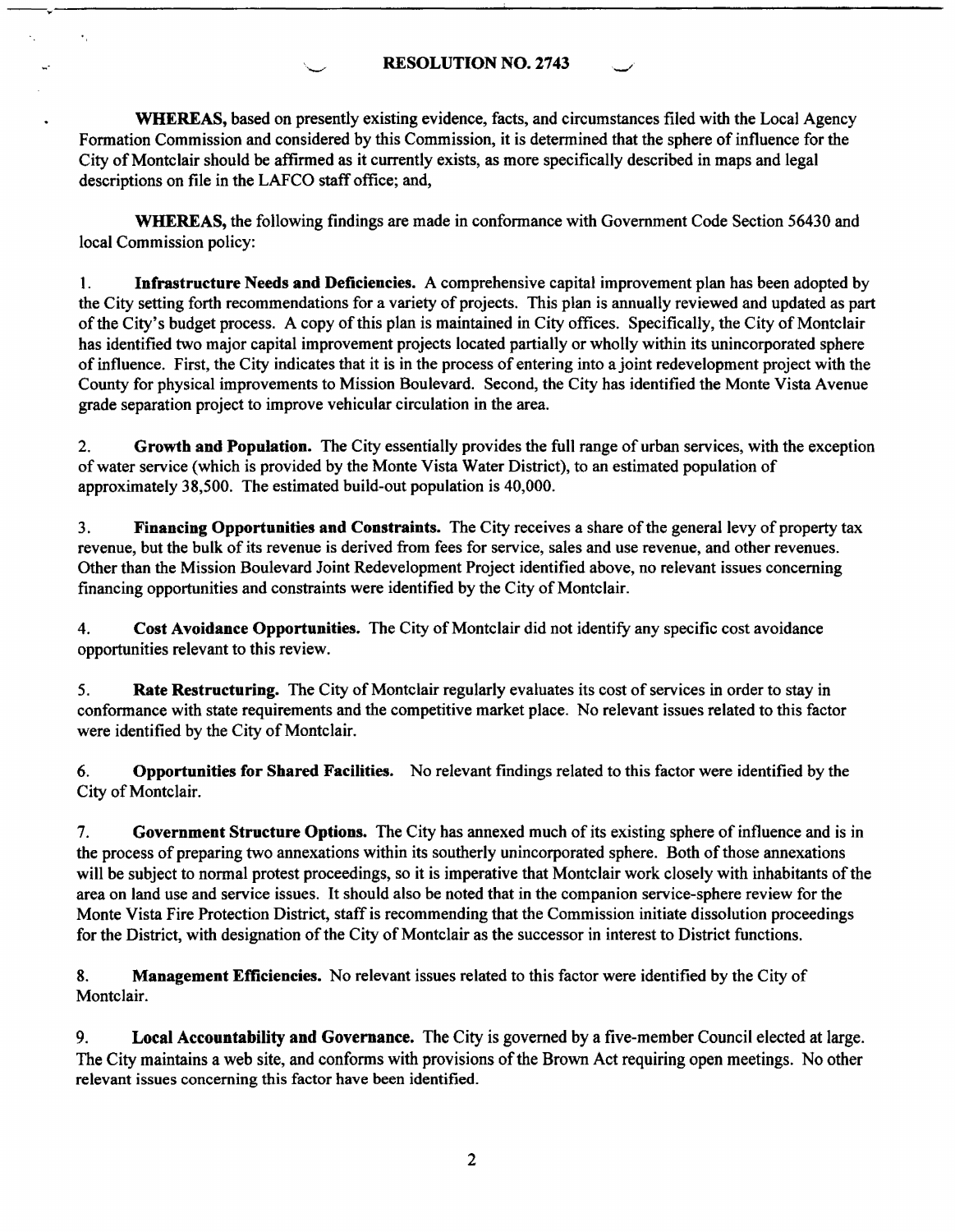# **RESOLUTION NO. 2743**

**WHEREAS,** the following findings are made in conformance with Government Code Section 56425 and local Commission policy:

## 1. **PRESENT AND PLANNED LAND USES**

The full range of urban, suburban, and rural land uses are included within the boundaries and current sphere of influence of the City of Montclair. This sphere of influence update and service review have no potential whatsoever to change present or planned land uses within the City sphere, since no changes to the sphere of influence are contemplated.

# 2. **PRESENT AND PROBABLE NEED FOR PUBLIC FACILITIES AND SERVICES** IN **THE AREA**

No changes to the City sphere of influence are proposed or contemplated through this review. The City has adopted a master plan for service which addresses this issue, and is on file in the City offices.

# 3. **PRESENT CAPACITY OF PUBLIC FACILITIES AND ADEQUACY OF PUBLIC SERVICES PROVIDED**

No changes to the City sphere of influence are proposed or contemplated through this review. The City has adopted a master plan for service which addresses this issue, and is on file in the City offices.

#### 4. **COMMUNITIES OF INTEREST** IN **THE AREA**

No changes to the City sphere of influence are proposed or contemplated through this review. The Commission therefore determines that this factor of determination is not relevant to this review, as permitted by Government Code Section 56425.

# 5. **OTHER FINDINGS**

- A. Notice of this hearing has been published as required by law in The Sun and the Inland Valley Daily Bulletin, newspapers of general circulation in the area. As required by state law, individual notification was provided to affected and interested local agencies, County departments, and those individuals wishing mailed notice.
- B. Comments from landowners and any affected local agency have been reviewed and considered by the Commission in making its determination.

**WHEREAS,** having reviewed and considered the findings as outlined above, the Commission affirms and upholds the sphere of influence for the City of Montclair as it currently exists, and is depicted on maps and legal descriptions on file in the office of the San Bernardino Local Agency Formation Commission.

**NOW, THEREFORE, BE IT RESOLVED** by the Local Agency Formation Commission of the County of San Bernardino, State of California, that this Commission shall consider the territory, described on maps and legal descriptions on file in the LAFCO office, as being within the sphere of influence of the City of Montclair, it being fully understood that establishment of such a sphere of influence is a policy declaration of this Commission based on existing facts and circumstances which, although not readily changed, may be subject to review and change in the event a future significant change of circumstances so warrants.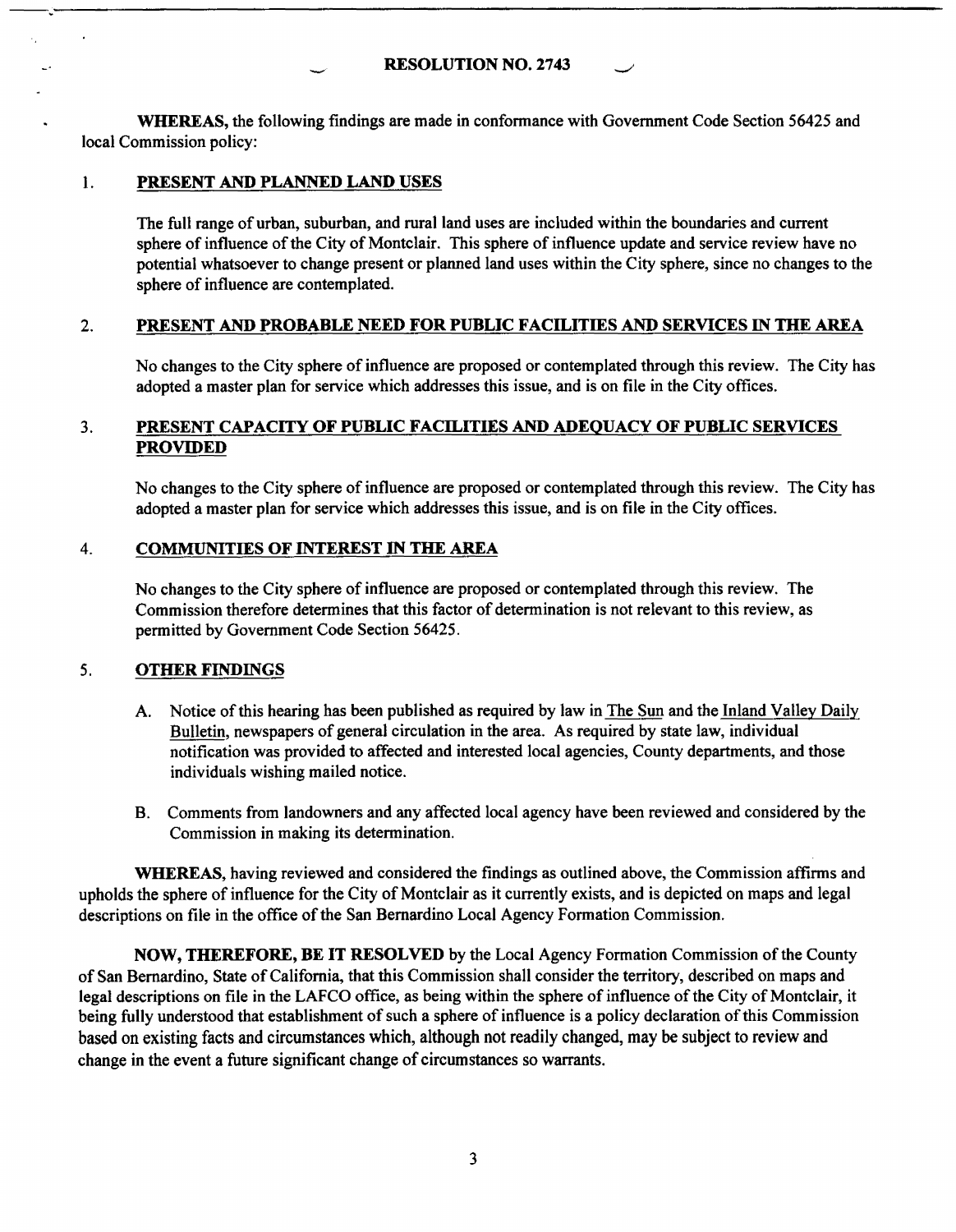**RESOLUTION NO. 2743** 

**BE** IT **FURTHER RESOLVED** that the Local Agency Fonnation Commission of the County of San Bernardino, State of California, does hereby detennine that the City of Montclair shall indemnify, defend, and hold harmless the Local Agency Formation Commission of the County of San Bernardino from any legal expense, legal action, or judgment arising out of the Commission's affinnation of this sphere of influence, including any reimbursement of legal fees and costs incurred by the Commission.

**TIDS ACTION APPROVED AND ADOPTED by the Local Agency Formation Commission of the County of San Bernardino by the following vote:** 

**AYES: COMMISSIONERS:** 

**NOES: COMMISSIONERS:** 

**ABSENT: COMMISSIONERS:** 

) **ss.** 

**STATE OF CALIFORNIA** )

**COUNTY OF SAN BERNARDINO** )

I, **JAMES M. RODDY, Executive Officer of the Local Agency Formation Commission of the County of San Bernardino, California, do hereby certify this record to be a full, true, and correct copy of the action**  taken by said Commission, by vote of the members present, as the same appears in the Official Minutes of **said Commission at its meeting of November 20, 2002.** 

**DATED:** 

 $\epsilon_{\rm i}$ 

**JAMES M. RODDY, Executive Officer**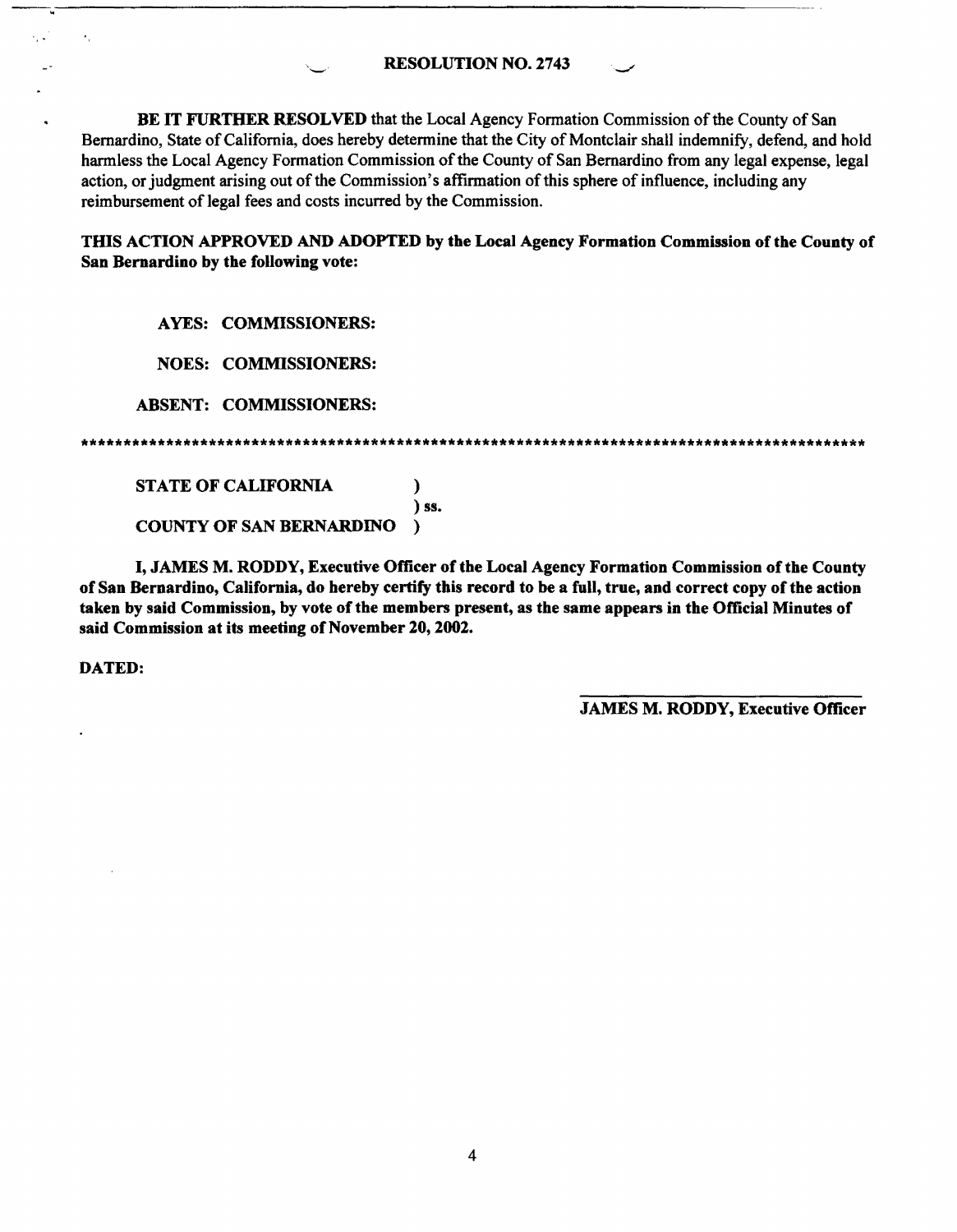

.. . -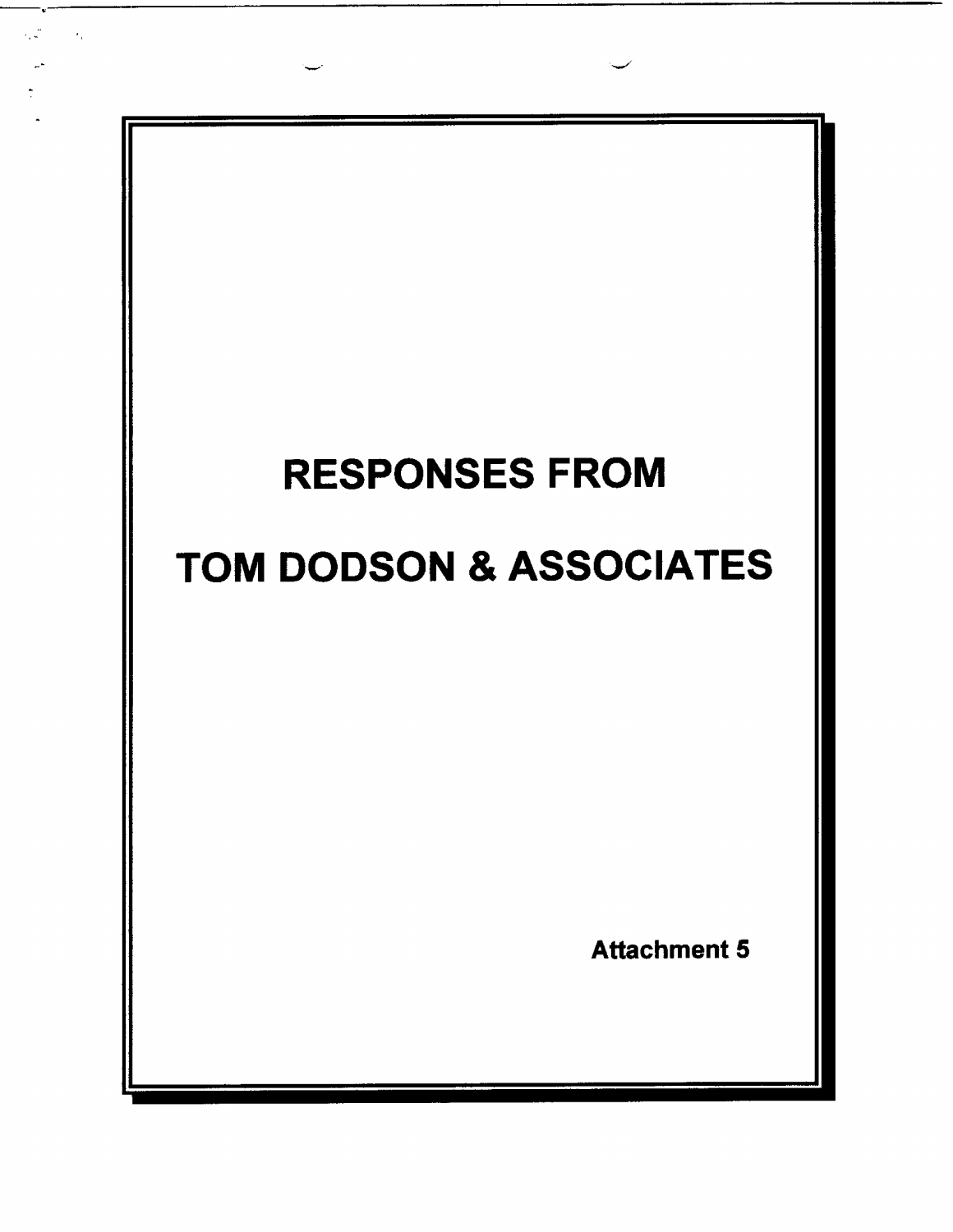**7OM DODSON & ASSOCIATES**<br>2150 N. ARROWHEAD AVENUE TEL (909) **882-3612**  • FAX (909) 882-7015 **SAN BERNARDINO, CA**  92405 **E-MAD.. tda@tstomamp.com** 



July 5, 2002

Mr. James M. Roddy, Executive Officer Local Agency Formation Commission 175 West Fifth Street, Second Floor San Bernardino, CA 92415-0490

Dear Jim:

LAFCO 2896 consists of a service review for the City of Montclair (City) pursuant to Government Code Section 56430 and Sphere of Influence Study Pursuant to Government Code 56425. If approved by the Commission, the service and Sphere review would not result in any change to the services or the Sphere of Influence for the City. Based on the above proposal, it appears that LAFCO 2896 can be implemented without causing any physical changes to the environment or any adverse environmental impacts. The service and Sphere review does not appear to have any potential to alter the existing physical environment in any manner. Since no projects are pending or will occur as a result of approving this review, no physical changes in the environment are forecast to result from approving the action before the Commission.

Without a potential for causing physical changes in the environment, I recommend that the Commission find that a Statutory Exemption applies to LAFCO 2896 under the Section 15061 (b) (3) which states: "A project is exempt from CEQA if the activity is covered by the general rule that CEQA applies only to projects which have the potential for causing significant effect on the environment. Where it can be seen with certainty that there is no possibility that the activity in question may have a significant effect on the environment, the activity is not subject to CEQA." It is my opinion, and recommendation to the Commission, that this circumstance applies to LAFCO 2896.

Based on a review of LAFCO 2896 and the pertinent sections of CEQA and the State CEQA Guidelines, I conclude that LAFCO 2896 does not constitute a project under CEQA and adoption of the Statutory Exemption and filing of a Notice of Exemption is the most appropriate determination to comply with the CEQA process for this action. The Commission can approve the review and findings for this action and I recommend that you notice LAFCO 2896 as statutorily exempt from CEQA for the reasons outlined in the State CEQA Guideline sections cited above. The Commission needs to file a Notice of Exemption with the County Clerk to the Board for this action once the hearing is completed.